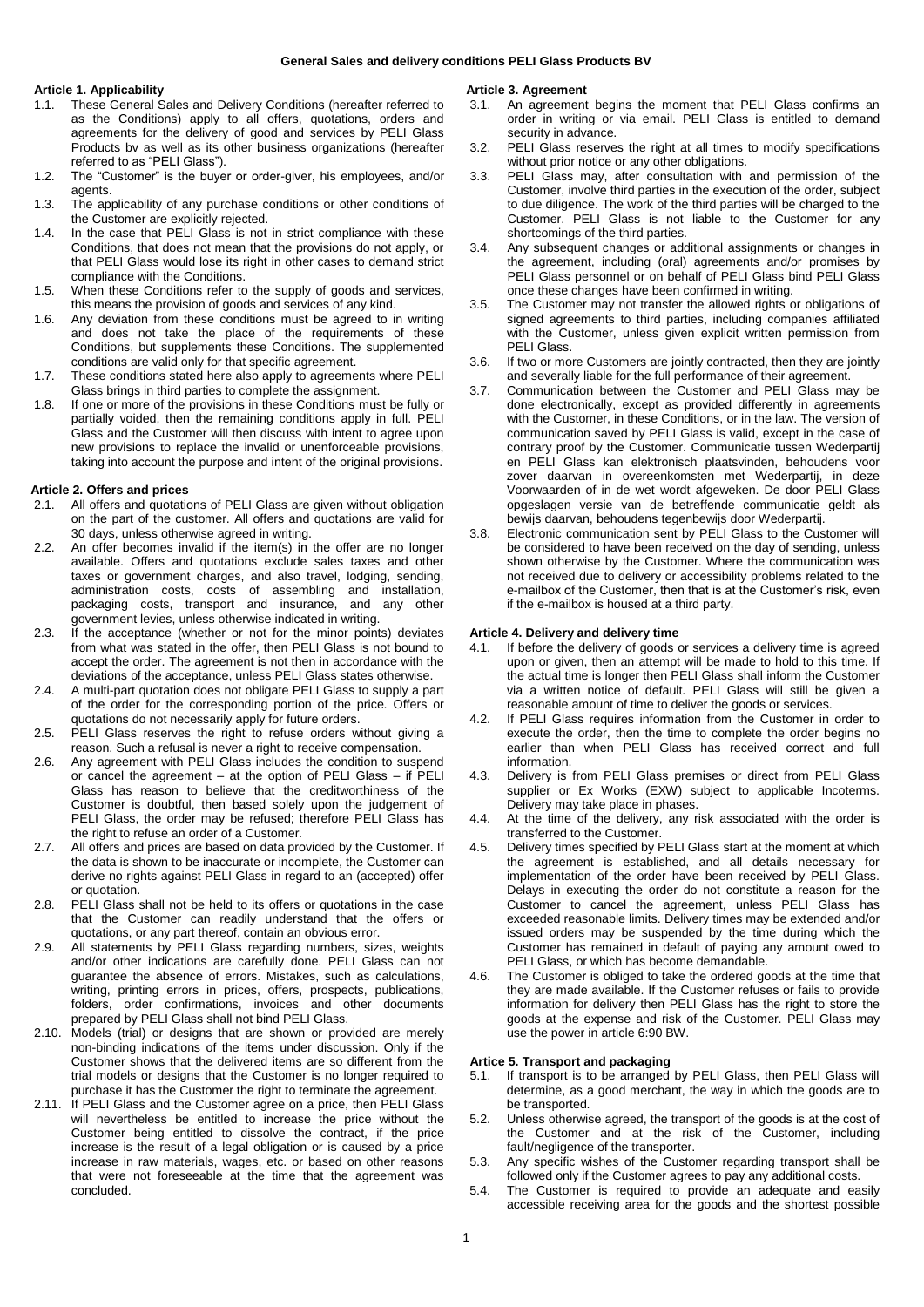waiting time. Transporting or moving the goods within the premises of the Customer is never included.

- 5.5. If the Customer requests a delivery method other than the usual delivery method, than PELI Glass may charge any related costs to the Customer.
- 5.6. Packaging for glass paints is done in a manner that is usual for glass paints, without any liability for PELI Glass. The Customer may not use the packaging for any other purpose.
- 5.7. PELI may charge the Customer for packaging that may be used multiple times and other durable materials at an agreed-upon usage fee. The fee will be listed separately on the invoice.
- 5.8. If PELI Glass is legally obliged at the time of delivery to take back packaging materials then the costs associated with this, as well as the cost of any necessary disposal, will be charged to the Customer.

## **Article 6. Modifying and cancelling agreement**

- 6.1. If, during the execution of the agreement it appears that for a proper implementation it is necessary to amend or supplement the agreement, than the parties shall timely and jointly adjust the agreement.
- 6.2. If the nature, scope or content of the agreement is amended, whether or not on request of the Customer, the competent authorities, etc., and therefore the agreement is changed in qualitative and / or quantitative ways, then this can have consequences for the original agreement. Therefore, the original costs might have to be increased or decreased. PELI Glass will attempt, as far as possible, to give the costs beforehand.
- 6.3. By modifying the agreement the time necessary for completion of the agreement may change from what was originally agreed. The Customer accepts the possibility of changes to the agreement, including a change in price and time of execution.
- 6.4. If the agreement is modified, including any additions, PELI Glass is entitled to postpone implementation thereof until agreement has been issued by the duly competent person within PELI Glass, and the Customer has agreed with the price and other conditions laid down for implementation, including the moment, to be determined at that time, at which the agreement can be implemented.
- 6.5. Failure or delay on the part of PELI Glass to implement the modified agreement shall not be considered default by PELI Glass and shall not be grounds for the Customer to cancel the agreement.
- 6.6. PELI Glass may deny a request to modify the agreement, without thereby being in default, if such a request may result have qualitative and / or quantitative results in the delivered goods.
- 6.7. If, after an agreement with PELI Glass has been reached, the Customer wishes to cancel the agreement, then 10% of the agreedupon order price including VAT shall be charged to the Customer as a cancellation fee unless otherwise agreed to in writing, without prejudice to a right for full damages including lost profits.
- 6.8. If the Customer, at the time of cancellation, refuses to take the items already purchased by PELI Glass such as materials and raw materials, whether or not processed, then the Customer must pay any consequential costs.
- 6.9. Cancellation must be done by certified letter.

## **Article 7. Intellectual property rights**

- 7.1. PELI Glass reserves the rights and responsibilities entitled to it under Copyright law and other intellectual laws and regulations.
- 7.2. All PELI Glass designs and developed business materials, including but not limited to models, templates, samples, drawings, etc. are and remain the (intellectual) property of PELI Glass, unless otherwise agreed to in writing.
- 7.3. The provisions of this article also apply to matters and services which the Customer knows or can be expected to know fall under PELI Glass intellectual property, even if they are not identified as such.
- 7.4. PELI Glass declares that as far as it knows, the business does not infringe on the intellectual property rights of others under applicable Dutch law. PELI Glass can however not indemnify the Customer for any infringements of the intellectual property rights of third parties.
- 7.5. The Customer (or third parties authorised by the Customer) shall not infringe on the intellectual property rights of PELI Glass, or its suppliers, with respect to the goods for example by copying, modifying, or otherwise changing the goods.
- 7.6. PELI Glass has the right to use knowledge gained through the execution of an agreement for other purposes provided this does not involve sharing strictly confidential information of the Customer with third parties. Information is confidential if the Customer has indicated it as such or if it was reasonable to assume that such information was confidential in nature.

#### **Article 8. Guarantees and claims**

- 8.1. Goods and services to be delivered by PELI Glass meet the usual requirements and standards that can be reasonably expected for use in the Netherlands at the time of delivery.
- 8.2. The guarantee mentioned in this article is applicable for goods and services intended for the Netherlands. If the goods and services are intended for outside the Netherlands then the Customer must himself verify the suitability thereof. PELI Glass can, in that case, provide other guarantees and conditions for the delivered goods and services.
- 8.3. If the delivered goods are produced by a third party, then the guarantee is limited to the guarantee provided by the producer.
- 8.4. The quarantee in this article applies to PELI Glass self-produced goods and services and is valid for a period of 12 months, unless otherwise agreed to in writing. The guarantee period starts at the time of delivery.
- 8.5. All forms of guarantee shall expire if a defect has arisen as a consequence of or due to inexpert or incorrect use thereof, incorrect storage or maintenance thereof by the Customer and/or by third parties, if, without written permission from PELI Glass, the Customer or third parties have made alterations to the goods, or have attempted to make such alterations, if other items are attached to the good which should not be attached, or if the goods are processed or handled in any way other than that specified.
- 8.6. The Customer is not entitled to a guarantee if the defect is caused by or arises from circumstances upon which PELI Glass has no influence, including but not limited to weather conditions (for example, extreme rainfall or temperatures), etc.
- 8.7. The Customer is obliged to examine the delivered goods immediately upon acquisition. The Customer must check if the quality and/or quantity of the delivered goods complies with and satisfies the requirements of the agreement.
- 8.8. Any visible defects must be reported to PELI Glass in writing within 7 days after delivery. Any non-visible defects must be reported in writing to PELI Glass immediately upon discovery but in any case within 14 days after discovery. A report of defects should be as detailed as possible so that PELI Glass can adequately respond.
- 8.9. The Customer must give PELI Glass the opportunity to investigate a complaint.
- 8.10. If a defect is confirmed, and a claim is submitted to PELI Glass in good time, and within a reasonable period after the returned goods are received or, if return is not reasonably possible, within a reasonable time after written notice of the defect by the Customer, at the discretion of PELI Glass, PELI Glass shall replace the faulty goods or ensure repair thereof or pay to the Customer compensation for the amount paid. In the event of replacement, the Customer is required to return the replaced goods to PELI-Glass, and to transfer ownership thereof to PELI Glass, unless otherwise specified by PELI Glass.
- 8.11. For guarantee work, PELI Glass is entitled to reimbursement of travel, lodging, transport and testing.
- 8.12. Consumer articles are not covered by this guarantee.
- 8.13. If a complaint is unfounded, the costs incurred by PELI Glass thereby, including the investigation costs, shall be borne by the Customer.
- 8.14. After the guarantee period all costs for repair or replacement, including administrative, transport and driving costs will be charged to the Customer.
- 8.15. The submission of a claim never releases the Customer from his obligations to pay PELI Glass.
- 8.16. Returning of delivered goods may only be done after receiving prior express consent of PELI Glass.

#### **Article 9. Price, invoicing and payment**

- The Customer is obliged to pay PELI Glass the agreed-upon price. The price and any cost estimates are exclusive VAT and additional expenses including but not limited to: transport, insurances, packaging, quality control costs, import duties, government and other public charges and any other fees, unless otherwise agreed to in writing. If no price is agreed upon, then at the time of delivery PELI Glass shall determine the price.
- 9.2. If PELI Glass finds it appropriate, PELI Glass may demand full advance payment from the Customer or a reasonable down payment. PELI Glass is entitled to suspend implementation of the agreement until the advance payment or downpayment has been made, or sufficient surety for that payment has been stood.
- 9.3. Payment may be made at the establishment of PELI Glass or on a PELI Glass designated account. Payment must be made within 14 days of the invoice date, in a manner designated by PELI Glass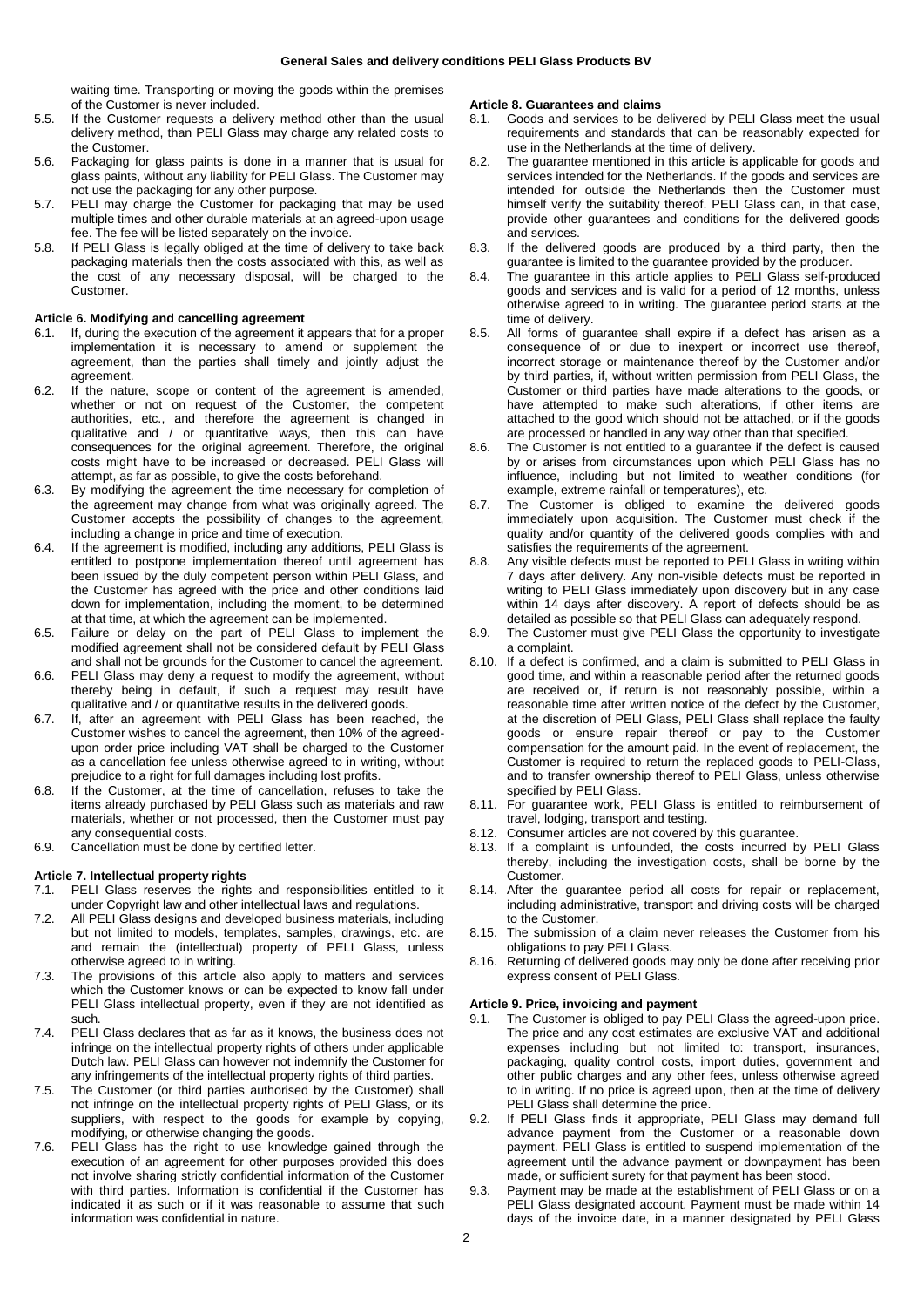and in the currency of the invoice, unless otherwise agreed to in writing. Complaints concerning invoices must be made within ten days of the invoice date.

- 9.4. Invoicing may be done in phases.
- 9.5. If the Customer fails to pay in a timely way or fails to pay the full amount of the invoice, then the Customer is legally in default. The Customer is then obliged to pay interest at a rate of 1.5% per month or portion thereof, unless the statutory commercial interest is higher, in which case the statutory commercial interest applies. The interest on the due amount will be calculated from the time that the Customer is in default until the time that the full amount owed is paid.
- 9.6. If payment reminders are sent to the Customer, then the Customer will be charged  $€15.00$  for each reminder / warning letter for administration costs.
- 9.7. The Customer is never entitled to offset costs owed to him by PELI Glass. Complaints over the invoice amount do not release the Customer from his obligation to pay. Any Customer who does not appeal to section 6.5.3 (articles 231 to 247 of Book 6 of the Dutch Civil Code) is also not entitled to suspend payment of an invoice, for any other reason.
- 9.8. If the Customer is in default or fails in the (timely) handling of his obligations, then all reasonable costs occurred in obtaining settlement shall be charged to the Customer. The extra costs are calculated on the basis of what is usual in Dutch practice, currently according to Rapport Voorwerk II. If PELI Glass has higher collection costs that what were necessary, then the actual costs shall be reimbursed. Any judicial and execution costs will also be recovered from the Customer. The Customer is responsible for the collection costs and any applicable interest.
- 9.9. If the financial position of the Customer deteriorates after the conclusion of the agreement but before the delivery of the goods and services, then PELI Glass is entitled to refrain from completing the contract or to require a change in the payment terms of the payment conditions.

### **Article 10. Risk transfer**

10.1. The risk of loss, damage, or decrease in value is transferred to the Customer at the moment that the goods and services are brought under the power of the Customer.

# **Article 11. Reservation of ownership and possessory lien**

- 11.1. Everything delivered by PELI Glass under the agreement remains the property of PELI Glass until the Customer has properly fulfilled all their obligations according to the agreement.
- 11.2. Goods delivered by PELI Glass subject to the reservation of ownership may not be sold on, only in the framework of normal business practice, unless PELI Glass has demanded the counterparty in writing to immediately make the delivered goods available to PELI Glass. The goods may under no circumstances be used as a means of payment. The Customer is not authorised to pledge or to in any other way encumber goods subject to the reservation of ownership.
- 11.3. The Customer must take action that can reasonably be expected to protect the property of PELI Glass.
- 11.4. The Customer is required to insure the goods that are considered under reservation.
- 11.5. In the event that PELI Glass wishes to exercise its ownership rights as specified in this article, the Customer hereby in advance awards PELI Glass and to third parties to be appointed by PELI Glass unconditional and irrevocable permission to enter all those locations where the property of PELI Glass is located, and to retake possession of those goods.
- 11.6. If PELI Glass is unable to exercise its reservation of ownership because the delivered goods have been mixed, reformed or redrawn, the Customer is required to pledge the newly-formed goods to PELI Glass.
- 11.7. PELI Glass has on all matters concerning the Customer the right of retention so long as the Customer does not meet its obligations to PELI Glass. The risk of the business dealings remains with the Customer.

## **Article 12. Liability**

- 12.1. If the Customer is in default of correctly complying with its obligations in respect of PELI Glass, then the Customer is liable for all damages (including costs) to PELI Glass, either directly or indirectly.
- 12.2. The Customer has been informed about the material safety data sheets, usage instructions and/or directions of health risks, and the Customer is obliged to abide by these. The material safety data

sheets are available through the PELI Glass website to be consulted and saved.

- 12.3. PELI Glass may, unless contrary written information from the Customer is received before the conclusion of the agreement, presume that the Customer and their personnel or the persons that the Customer directly or indirectly allows to work with the products or machines, in the widest interpretation thereof, have a sufficient command of language to understand the material safety data sheets, usage instructions and/or directions and handle the machines or products accordingly, as long as the information is in Dutch or English.
- 12.4. PELI Glass shall accept no liability whatsoever if the Customer and its personnel or the persons directly or indirectly permitted by the Customer to work with or remain with the products or machines, comply with the safety data sheets, users' instructions and/or regulations concerning health risks, with which the Customer is required to comply.
- 12.5. The results of applicability and use of PELI Glass studies and advice are dependent on many factors that are outside the control of PELI Glass. Although PELI Glass performs assignments based on its best knowledge and ability, according to the state of knowledge as known at the moment of implementation of the work, and implemented in accordance with the requirements of good professional practice, PELI Glass cannot give any guarantees regarding the results of any performed work, studies or advice given.
- 12.6. The Customer understands and accepts that injudicious or improper use of the purchased goods and services can give an unacceptable result.
- 12.7. If PELI Glass is liable, than that liability is limited to what is stated in this provision.
- 12.8. PELI Glass is not liable for damages of any nature caused by incorrect and / or incomplete data provided by the Customer.
- 12.9. If PELI Glass is liable for any damages, the liability of PELI Glass shall be limited to not more than the invoice value of the order, at least that portion of the order to which the liability relates.
- 12.10. The liability of PELI Glass is in any case limited to the amount that could be reimbursed by its insurer. PELI Glass is only liable for direct damages. Direct damages shall exclusively be taken to mean the reasonable costs in determining the cause and scale of the damage, in as much as that determination relates to damage as intended in these conditions, any reasonable costs accrued for ensuring compliance with the agreement of any shortcoming in performance by PELI Glass, in as much as these shortcomings can be attributed to PELI Glass, and reasonable costs accrued in preventing or limiting damage, in as much as the Customer demonstrates that these costs have led to a restriction of the direct damages as intended in these Conditions.
- 12.11. The liability of PELI Glass for death or personal injury damages is limited to the amount under the insurance contract concluded by PELI Glass.
- 12.12. PELI Glass is never liable for pure financial loss and indirect loss, including consequential losses, lost profits, missed savings and damage due to business stagnation.
- 12.13. The agreements of the Customer and PELI Glass regarding delivery conditions are indicative unless otherwise agreed to in writing. Violation thereof shall never be considered a shortcoming by PELI Glass to meet its obligations so the Customer does not have the right to damages or to cancel the agreement. Beyond a reasonable time the Customer must notify PELI Glass in writing. PELI Glass must be allowed a reasonable time to still implement the agreement.
- 12.14. The Customer is obliged to inform PELI Glass of damage in writing within 14 days. If such notification is not done, or is done late, then PELI Glass is not obliged to make good on the damages.
- 12.15. PELI Glass accepts no liability for any consequences of not having items in stock.
- 12.16. After 12 months from the day of delivery the Customer loses any right against PELI Glass regarding damages for any deficiencies and/or errors of PELI Glass in the implementation of the agreement.
- 12.17. Limitations of liability in this article shall not apply if there was damage caused by intent or gross negligence on the part of PELI Glass.

# **Article 13. Suspension, cancellation and temporary suspension**

- 13.1. PELI Glass may suspend the fulfilment of the obligations, or cancel the agreement, if:
	- the Customer does not, or does not timely or fully, meet their obligations;